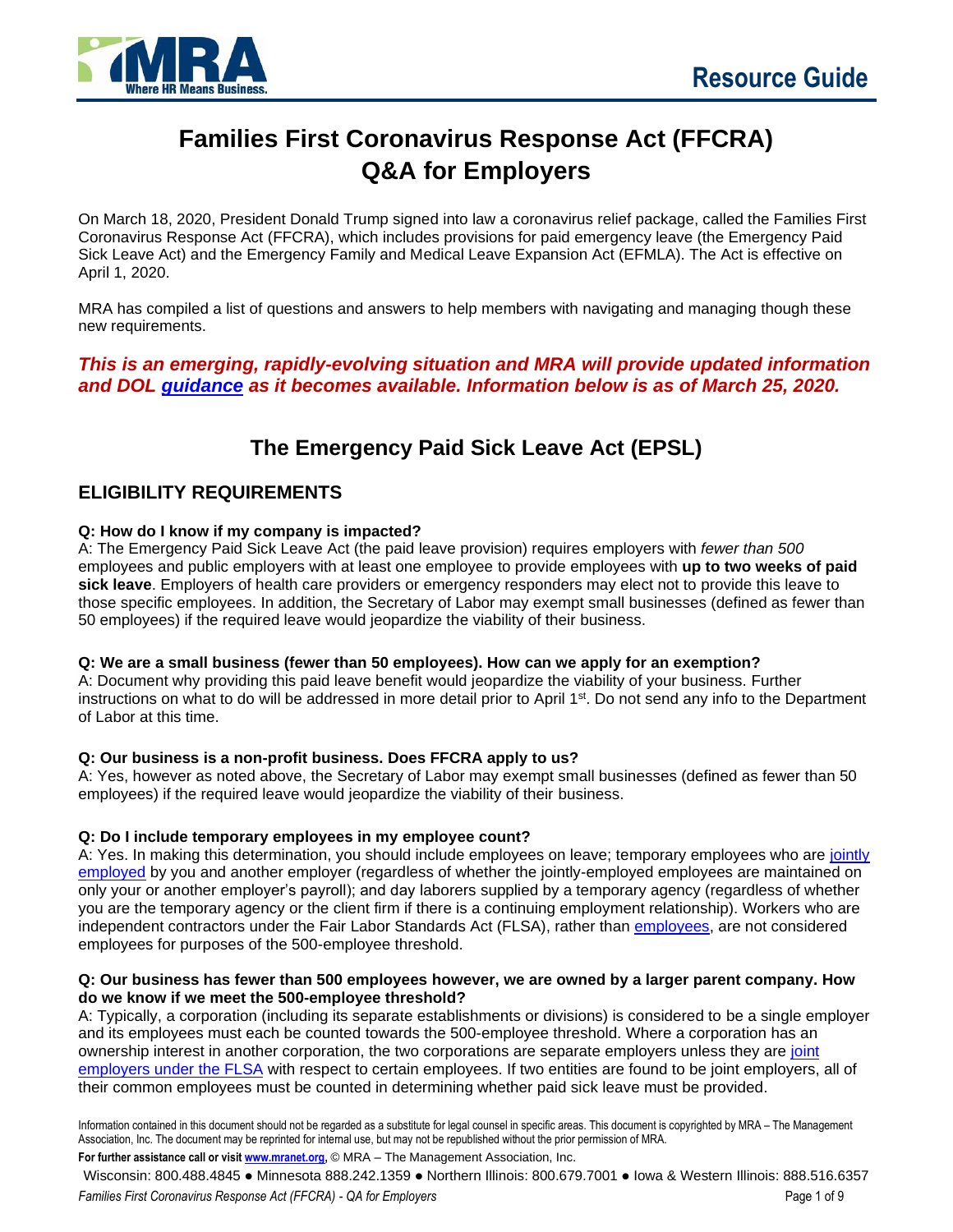

**Q: How long do employees need to be working at my company before they get emergency paid leave?** 

A: All employees, regardless of their tenure with the organization or full- or part-time status are eligible to receive this benefit.

#### **Q: What are the qualifying reasons for emergency paid sick leave?**

A: Covered employers are required to provide emergency paid leave to an employee who is unable to work or work remotely because:

- 1. the employee is subject to a federal, state, or local quarantine or isolation order related to COVID-19;
- 2. the employee has been advised by a health care provider to self-quarantine because of COVID-19;
- 3. the employee is experiencing symptoms of COVID-19 and is seeking a medical diagnosis;
- 4. the employee is caring for an individual subject (or advised) to quarantine or isolation;
- 5. the employee is caring for a son or daughter whose school or place of care is closed, or childcare provider is unavailable, due to COVID-19 precautions; or
- 6. the employee is experiencing substantially similar conditions as specified by the Secretary of Health and Human Services, in consultation with the Secretaries of Labor and Treasury.

NOTE: Caring for another who is subject to an isolation order or advised to self-quarantine as described above is not limited to family members.

#### **Q: Will employees be entitled to this benefit in 2021?**

A: No. Hours cannot be carried over after December 31, 2020 (when the legislation sunsets).

# **PAID SICK LEAVE AMOUNT**

#### **Q: How much pay are employees entitled to?**

A: Covered employers are required to provide employees with two weeks of paid sick leave.

- Full-time employees: 80 hours at their regular rate of pay.
- Part-time employees: the number of hours that the employee works, on average, over a two week period.

NOTE: The total number of hours for which an eligible employee may receive emergency paid sick leave is capped at 80 hours. Once the employee returns to work, the employer is not required to provide any further emergency paid sick leave. In other words, the employee may be eligible for other types of paid leave, but emergency paid sick leave would be exhausted.

#### **Q: Are the payments subject to caps?**

A: Yes, payments are capped at \$511 a day (\$5,110 in total) for dealing with an employee's own illness or quarantine (reasons 1, 2 and 3 above). Employees who are caring for an individual affected by COVID-19 and those whose children's schools have closed (reasons 4, 5 and 6 above) receive up to two-thirds of their pay, and that benefit is limited to \$200 a day (\$2,000 in total).

## **CALCULATING HOURS & RATE OF PAY**

#### **Q: How do I calculate hours for my variable hour employees?**

A: If an employee's schedule is variable, you may use a six-month average to calculate the average daily hours. If this calculation cannot be made because the employee has not been employed for at least six months, use the number of hours agreed upon at hire. If there is no such agreement, calculate the appropriate number of hours of leave based on the average hours per day the employee was scheduled to work over the entire term of his or her employment.

#### **Q: How do I calculate regular rate of pay for purposes of the FFCRA?**

A: For purposes of the FFCRA, the [regular](https://www.dol.gov/agencies/whd/fact-sheets/56a-regular-rate) rate of pay used to calculate paid leave is the average of the regular [rate](https://www.dol.gov/agencies/whd/fact-sheets/56a-regular-rate) over a period of up to six months prior to the date on which the employee takes the leave. If the employee has not worked for six months, then take the average of the regular rate of pay for each week the employee has worked. If the employee is paid with commissions, tips, or piece rates, those wages will be incorporated into the calculation. The regular rate can also be computed by adding all compensation that is part of the regular rate over the above period and divide that sum by all hours actually worked in the same period.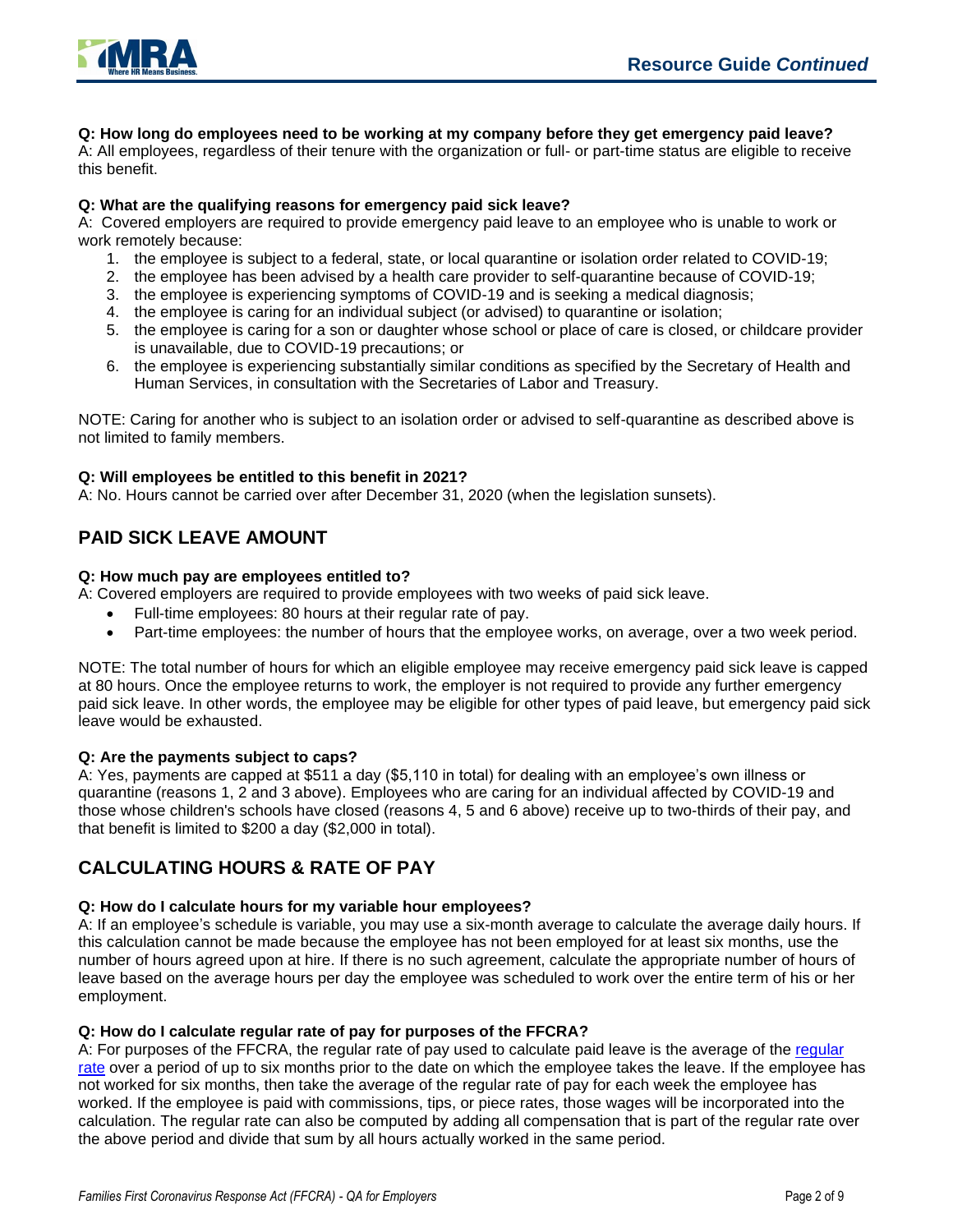

# **EXISTING PAID SICK LEAVE**

#### **Q: When can employees start using emergency paid leave?**

A: The effective date is April 1, 2020. Any paid leave provided before the law is enacted cannot be credited against the employee's paid leave entitlement.

#### **Q: Are the paid sick leave requirements retroactive?**

A: No, the Emergency Paid Sick Leave act is effective April 1, 2020 through December 31, 2020.

#### **Q: Do we still need to provide emergency paid sick leave if we have existing paid leave via sick days and PTO?**

A: Yes. The emergency leave is in addition to any paid leave provided by employers.

#### **Q: Do employees need to exhaust their PTO or sick leave before using emergency paid leave?**

A: No. Employers may not require employees to exhaust their current sick leave, PTO or similar benefit before using this emergency paid sick leave.

#### **Q: If I have an employee who is sick prior to April 1, how should he or she be paid?**

A: Follow your normal leave benefits for coverage of illness, which may include short-term disability, paid sick, and traditional FMLA, if applicable.

## **NOTICE REQUIREMENTS AND DOCUMENTATION**

#### **Q: Do we need to post a notice?**

A: Yes. Each covered employer must post this [Employee Rights](https://www.dol.gov/sites/dolgov/files/WHD/posters/FFCRA_Poster_WH1422_Non-Federal.pdf) notice of the Families First Coronavirus Response Act (FFCRA) requirements in a conspicuous place on its premises. FAQs related to this posting requirement can be found [here.](https://www.dol.gov/agencies/whd/pandemic/ffcra-poster-questions)

NOTE: Download this notice right before the effective date, as the Department of Labor may make some technical changes to the notice prior to April 1<sup>st</sup>.

#### **Q: How do I post this notice for my remote workers?**

A: Each covered employer must post a notice of the Families First Coronavirus Response Act (FFCRA) requirements in a conspicuous place on its premises. An employer may satisfy this requirement by emailing or direct mailing this notice to employees, or posting this notice on an employee information internal or external website.

#### **Q: Aside from the poster, what other notices are required with FFCRA?**

A: It is recommended that employers create and distribute a written policy notifying employees of their rights and responsibilities for Emergency Paid Sick Leave (EPSL) and Emergency FMLA (EFMLA) under the FFCRA. MRA has developed a [sample policy.](https://www.mranet.org/resource/families-first-coronavirus-response-act-ffcra-policy)

For employees requesting emergency paid sick leave, the law offices of Lindner & Marsack created a [sample EPSL](https://www.mranet.org/resource/request-form-emergency-paid-sick-leave-epsl)  [request form.](https://www.mranet.org/resource/request-form-emergency-paid-sick-leave-epsl) In addition, MRA developed a sample Employee Memo on [Emergency Paid Sick Leave](https://www.mranet.org/resource/memo-employee-emergency-paid-sick-leave-under-ffcra) to notify an employee of his or her eligibility for requested emergency paid sick leave due to qualifying reasons.

NOTE: The Department of Labor may issue further guidance on any other required forms or notices.

#### **Q. Do employees need documentation from a doctor?**

A: Although not specifically addressed in the FFCRA, we recommend that you do not require a health care provider's note for employees to validate their illness or to return to work, as health care provider offices and medical facilities are *very busy* and will likely not be able to provide the documentation. However, employers can reserve the right to request documentation in situations where there is reason to believe an employee has fraudulently obtained leave or paid benefits.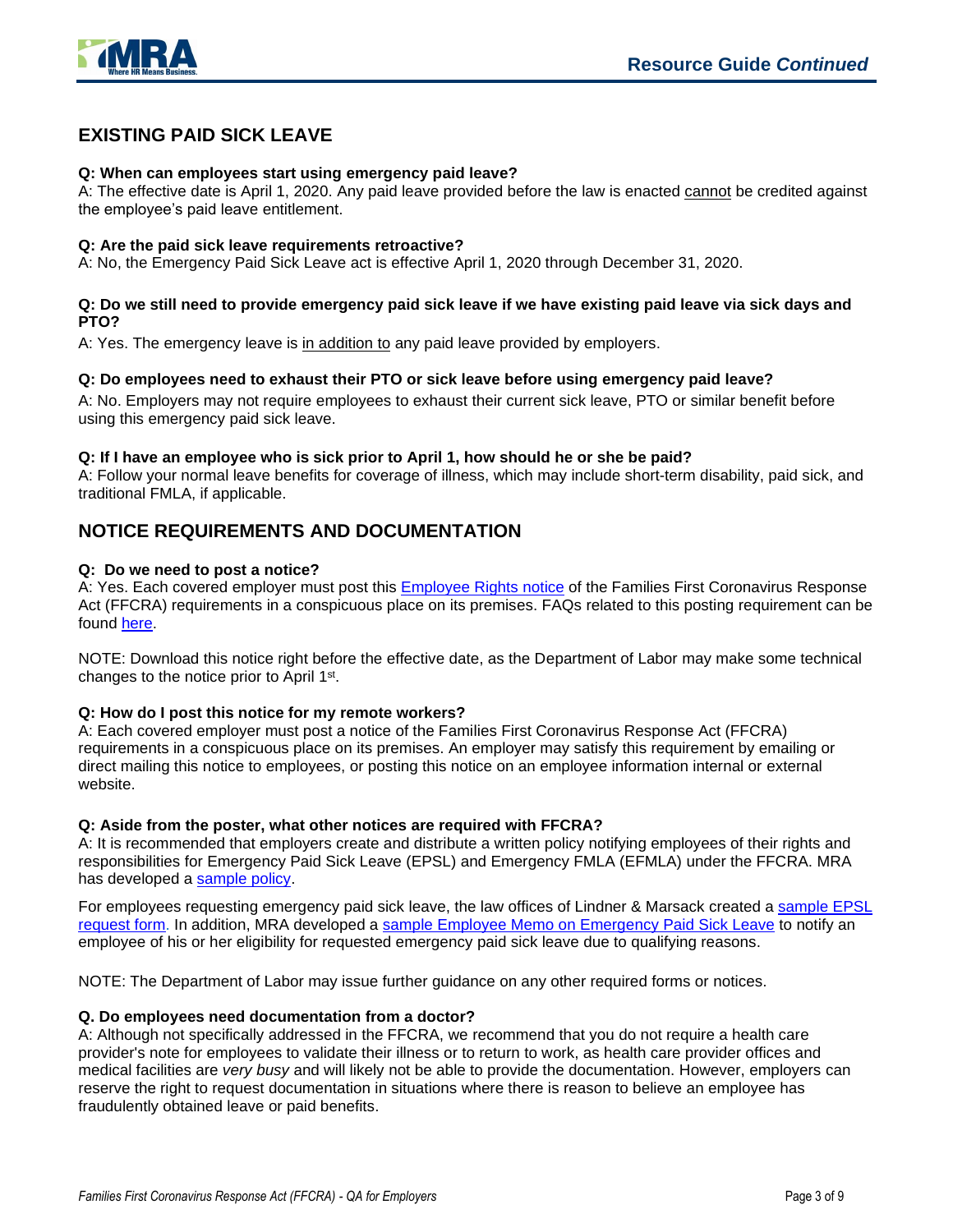

# **LAYOFFS/FURLOUGHS/CLOSING**

#### **Q: Our business conducted temporary layoffs and furloughs before April 1, 2020 due to a decline in business related to COVID-19. Are we required to provide emergency paid sick leave under the FFCRA on April 1, 2020 to those employees not currently working due to the layoff?**

A: No, in order to be eligible to receive Emergency Paid Sick Leave under FFCRA, there must be work available and the employee must be "unable to work" for one of the reasons defined in the act. If the employee has been laid off, they do not meet the requirements under the Act, however they may be entitled to unemployment insurance benefits. When an employee is called back to work, but is unable to work due to one of the reasons defined in the Act, an employer would be required to provide Emergency Paid Sick Leave.

#### **Q: My business has closed due to a Shelter in Place Order, Stay at Home Order, or Safer at Home Order issued by the Governor or Mayor. Do these orders meet the federal, state, or local quarantine or isolation order related to COVID-19 under the FFCRA?**

A: The statute is not clear on this specific item. Generally, a Shelter in Place (or Stay at Home or Safer at Home) order issued by a governor or mayor for a group of people would not meet this requirement unless otherwise ordered by the Department of Health and Human Services or Centers for Disease Control (CDC). One interpretation is that a state or municipality mandate is in agreement with the intent of FFCRA and therefore should be covered, however we are awaiting further guidance.

#### **Q: What if our company has to temporarily shut down after April 1, and we have employees on paid sick leave through FFCRA? Are they still eligible for those benefits?**

A: No, in order to be eligible to receive FFCRA benefits, there must be work available. If the employee has been laid off, they do not meet the requirements under the Act and their benefits cease, however they may be entitled to unemployment compensation. When an employee is called back to work before the end of 2020, but is unable to work due to one of the reasons defined in the Act, those benefits are once again triggered, unless already exhausted.

#### **Q: I have an employee who is able to work and my employer has work available, but the employee does not want to work out of fear of being exposed to the virus. Is this employee eligible for benefits under the FFCRA?**

A: No, in this situation the employee does not qualify for benefits under FFCRA. The employer can consider approving a personal leave of absence. Time off would be unpaid unless the employee has PTO or vacation benefits. Employers should bear in mind that the OSHA general duty clause requires employers to furnish "a place of employment, which are free from recognized hazards that are causing or are likely to cause death or serious physical harm." Given the pandemic, the OSHA duty clause may apply and allow an employee to take a leave to avoid potential workplace exposure to the virus. An employer may also consider ADA or FMLA implications if the employee has a serious health condition, such as a mental health diagnosis, which is attributing to his or her fear.

# **TAX CREDITS**

#### **Q: Are employers eligible for tax credits?**

A: To ease some of the financial burden this will place on employers, a tax credit will be allowed. For example, under the Emergency Paid Sick provision, employers can claim up to \$511 or \$200 for any day of absence for the reasons outlined above, to a maximum of ten days per employee for the year. Eligible employers who pay qualifying sick or childcare leave will be able to retain an amount of the payroll taxes equal to the amount of qualifying sick and childcare leave that they paid, rather than deposit them with the IRS.

The payroll taxes that are available for retention include withheld federal income taxes, the employee share of Social Security and Medicare taxes, and the employer share of Social Security and Medicare taxes with respect to all employees.

If sufficient payroll taxes are not available to cover the cost of qualified sick and childcare leave paid, employers will be able file a request for an accelerated payment from the IRS. The IRS expects to process these requests in two weeks or less. The details of this new, expedited procedure will be announced soon. Please consult your tax attorney or accountant for specific guidance on caps and credits.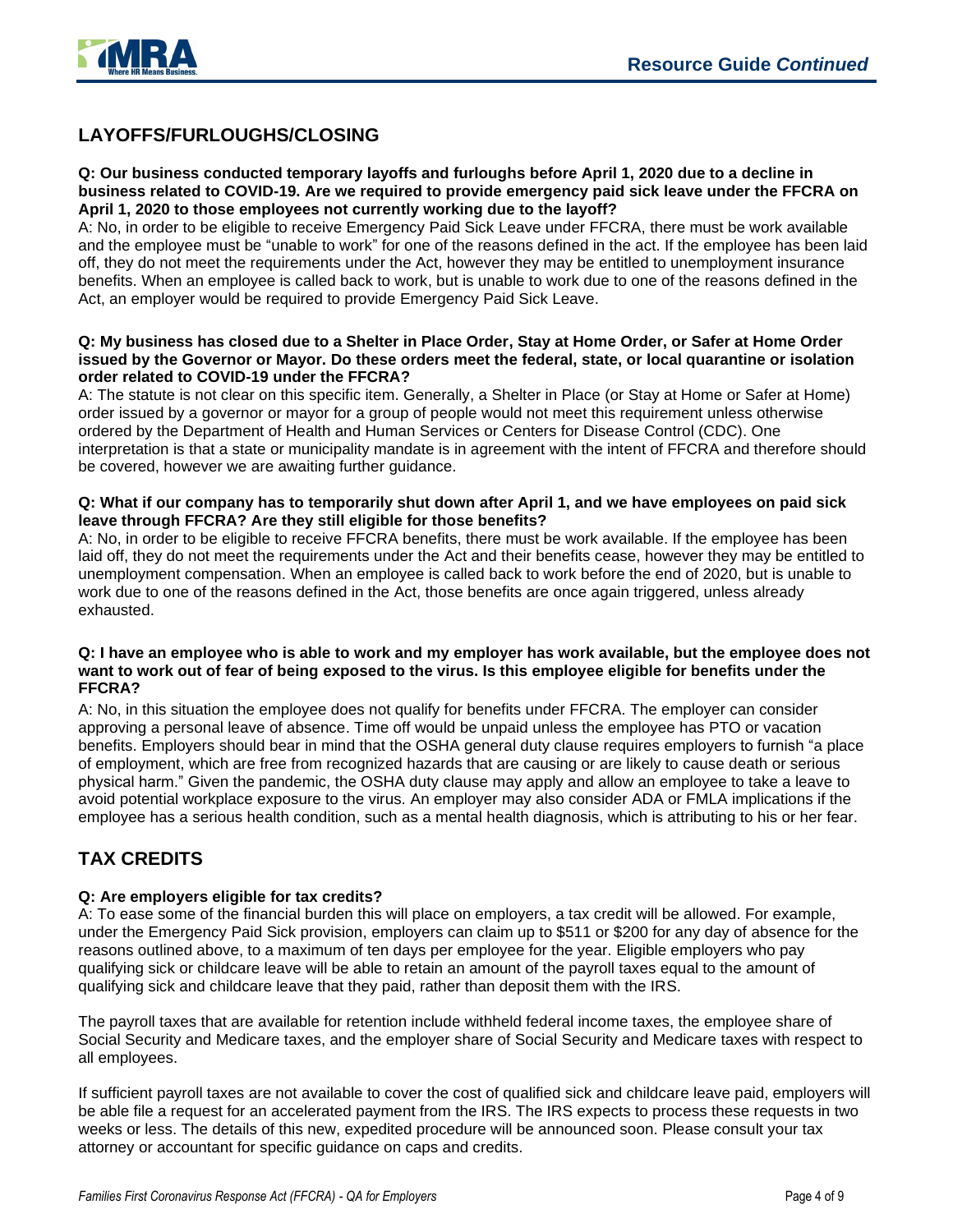

#### **Q: How does the refundable tax credit apply to tax-exempt employers?**

A: In the past, other employer tax credit programs have been claimed as a credit against social security tax on all wages paid to employees, for tax-exempt employers. It is uncertain whether the IRS/SSA will follow suit and handle the Families First credits similarly; we anticipate employers will receive additional guidance from the IRS.

### **ENFORCEMENT**

#### **Q: When will the Department of Labor enforce the FFCRA provisions?**

A: Specifically, the Department will not bring enforcement actions against any public or private employer for violations of the Act occurring within 30 days of the enactment of the FFCRA (i.e. March 18 through April 17, 2020), provided that the employer has made reasonable, good faith efforts to comply with the Act. For purposes of this non-enforcement position, an employer who is found to have violated the FFCRA acts "reasonably" and "in good faith" when certain facts are present. Information on the Temporary Non-Enforcement Period can be found [here.](https://www.dol.gov/agencies/whd/field-assistance-bulletins/2020-1)

# **Emergency Family and Medical Leave Expansion Act (EFMLA)**

### **ELIGIBILITY REQUIREMENTS**

#### **Q: How do I know if my company is impacted by EFMLA?**

A: The EFMLA expands the protections of the Family and Medical Leave Act (FMLA). The EFMLA requires employers with *fewer than 500 employees* and public employers with at least one employee to provide **up to 12 weeks of job-protected leave for a qualifying reason**. Employers of health care providers or emergency responders may elect not to provide this leave to those specific employees. In addition, the Secretary of Labor may exempt small businesses (defined as fewer than 50 employees) if the required leave would jeopardize the viability of their business.

#### **Q: What is the qualifying reason for EFMLA?**

A: Covered employers are required to provide emergency family and medical leave to an employee is unable to work (or remote work) due to caring for the employee's son or daughter (who is under 18) because the child's school or place of care has been closed or his or her childcare provider is unavailable due to the public health emergency.

#### **Q: We are a small business (fewer than 50 employees). How can we apply for an exemption?**

A: Document why providing this paid leave benefit would jeopardize the viability of your business. Further instructions on what to do will be addressed in more detail prior to April 1<sup>st</sup>. Do not send any info to the Department of Labor at this time.

#### **Q: Our business is a non-profit business. Does FFCRA apply to us?**

A: Yes, however as noted above, the Secretary of Labor may exempt small businesses (defined as fewer than 50 employees) if the required leave would jeopardize the viability of their business.

#### **Q: Do I include temporary employees in my employee count?**

A: Yes. In making this determination, you should include employees on leave; temporary employees who are [jointly](https://www.dol.gov/agencies/whd/flsa/2020-joint-employment/fact-sheet)  [employed](https://www.dol.gov/agencies/whd/flsa/2020-joint-employment/fact-sheet) by you and another employer (regardless of whether the jointly-employed employees are maintained on only your or another employer's payroll); and day laborers supplied by a temporary agency (regardless of whether you are the temporary agency or the client firm if there is a continuing employment relationship). Workers who are independent contractors under the Fair Labor Standards Act (FLSA), rather than [employees,](https://www.dol.gov/agencies/whd/fact-sheets/13-flsa-employment-relationship) are not considered employees for purposes of the 500-employee threshold.

#### **Q: Our business has fewer than 500 employees however, we are owned by a larger parent company. How do we know if we meet the 500-employee threshold?**

A: Typically, a corporation (including its separate establishments or divisions) is considered to be a single employer and its employees must each be counted towards the 500-employee threshold. Where a corporation has an ownership interest in another corporation, the two corporations are separate employers unless they are [joint](https://www.dol.gov/agencies/whd/flsa/2020-joint-employment/fact-sheet)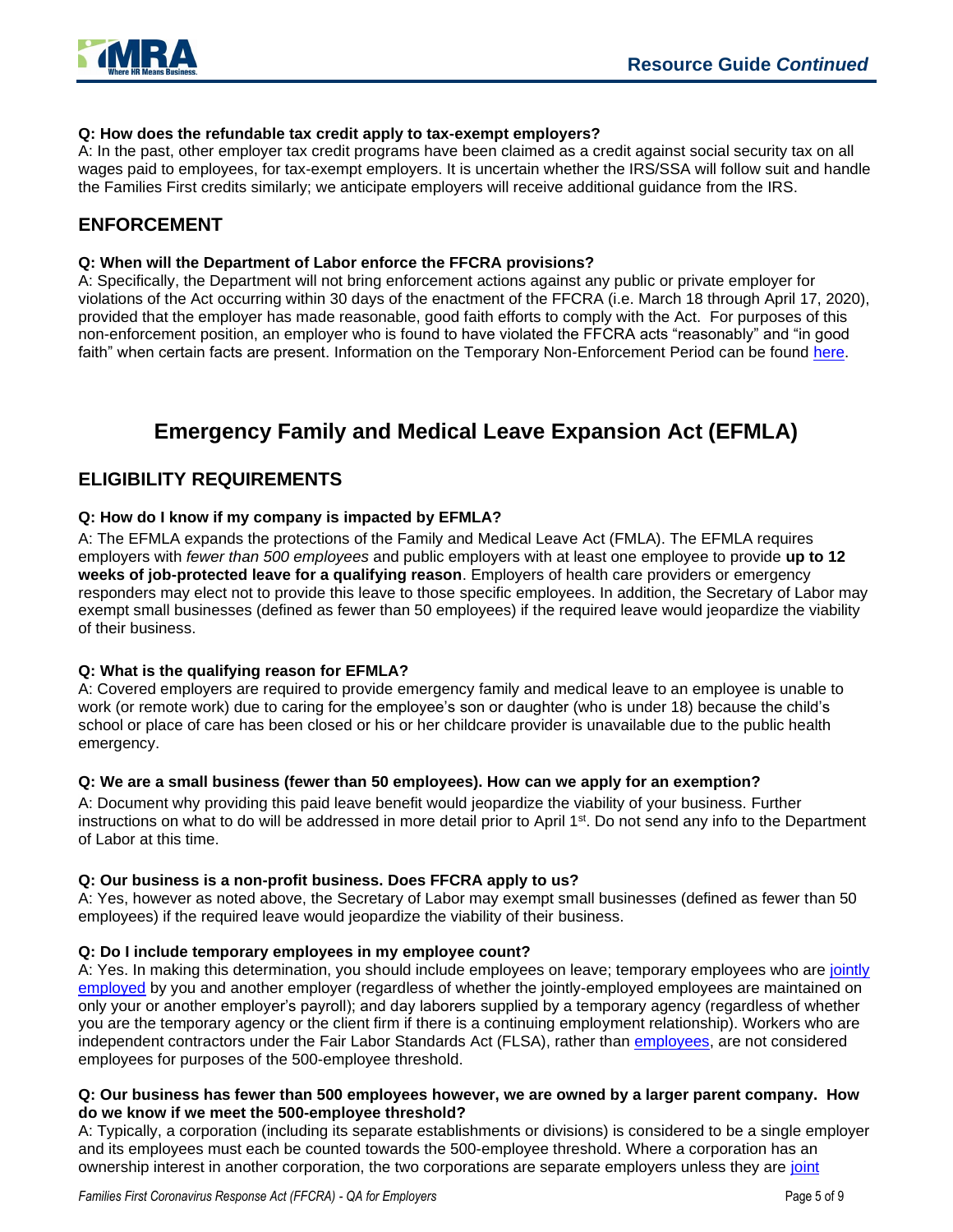

[employers under the FLSA](https://www.dol.gov/agencies/whd/flsa/2020-joint-employment/fact-sheet) with respect to certain employees. If two entities are found to be joint employers, all of their common employees must be counted in determining whether paid sick leave must be provided.

In general, two or more entities are separate employers unless they meet the [integrated employer test](https://www.dol.gov/sites/dolgov/files/WHD/legacy/files/FOH_Ch39.pdf) under the Family and Medical Leave Act of 1993 (FMLA). If two entities are an integrated employer under the FMLA, then employees of all entities making up the integrated employer will be counted in determining employer coverage for purposes of expanded family and medical leave under the Emergency Family and Medical Leave Expansion Act.

#### **Q: How long do employees need to be working at my company before they are eligible to receive EFMLA?**

A: Any full-time or part-time employee that has been on the employer's payroll for 30 calendar days prior to taking the leave is eligible. Temporary employees who are subsequently hired on a full-time basis may count days previously worked as a temporary employee toward the 30-day eligibility period.

NOTE: This is a significant departure from the FMLA's usual requirement that the employee work for the employer for 12 months and 1,250 hours in the 12 months prior to taking leave.

#### **Q: When can employees start requesting EFMLA and will employees be entitled to this benefit in 2021?**

A: The EFMLA is effective on April 1, 2020, and will remain in place until the end of 2020, when the legislation sunsets. Any paid leave provided before the law is enacted cannot be credited against the employee's paid leave entitlement.

#### **Q: Are the expanded family and medical leave requirements retroactive?**

A: No. The Emergency Family and Medical Leave Act is effective April 1, 2020 through December 31, 2020.

### **PAID LEAVE AMOUNT**

#### **Q: How much pay are employees entitled to under EFMLA?**

A: The EFMLA provides for a combination of unpaid and paid leave. The first 10 days of EFMLA may be unpaid, however, an employee may be eligible to receive benefits under the Emergency Paid Sick Leave during the first 10 days if they have not already exhausted these benefits for another reason. An employee may also choose to take any existing pay benefit (i.e. PTO or sick leave) during the 10-day unpaid period. After ten days of unpaid leave, employees are entitled to 10 weeks of job-protected leave of at least two-thirds their usual pay. The cap of this entitlement is \$200 per day (\$10,000 in the aggregate). Part-time employees are entitled to be paid based on the average number of hours worked for the six months prior to taking the leave.

#### **Q: If employees are home because their child's school or place of care is closed, or childcare provider is unavailable, do they get emergency paid sick leave, expanded family and medical leave, or both—how do they interact?**

A: Effective April 1, 2020, employees may be eligible for both types of leave, but only for a total of twelve weeks of paid leave. The Emergency Paid Sick Leave Act provides for an initial two weeks of paid leave. This period thus covers the first ten workdays of expanded family and medical leave, which are otherwise unpaid under the Emergency and Family Medical Leave Expansion Act, unless the employee elects to use existing vacation, personal, or medical or sick leave under an employer's policy. After the first ten workdays have elapsed, eligible employees will receive 2/3 of their regular rate of pay for the hours they would have been scheduled to work in the subsequent ten weeks under the Emergency and Family Medical Leave Expansion Act. Therefore, eligible employees may take both paid sick leave and expanded family and medical leave to care for their child whose school or place of care is closed, or childcare provider is unavailable, due to COVID-19 related reasons.

#### **Q: Can an employee take EFMLA on an intermittent basis?**

A: Although the FFCRA statute is silent on this matter, we look to the traditional FMLA for guidance. Because traditional FMLA does permit intermittent and reduced work schedule, it is a reasonable interpretation that the EFMLA can also be taken this way. The Department of Labor may issue further guidance on this.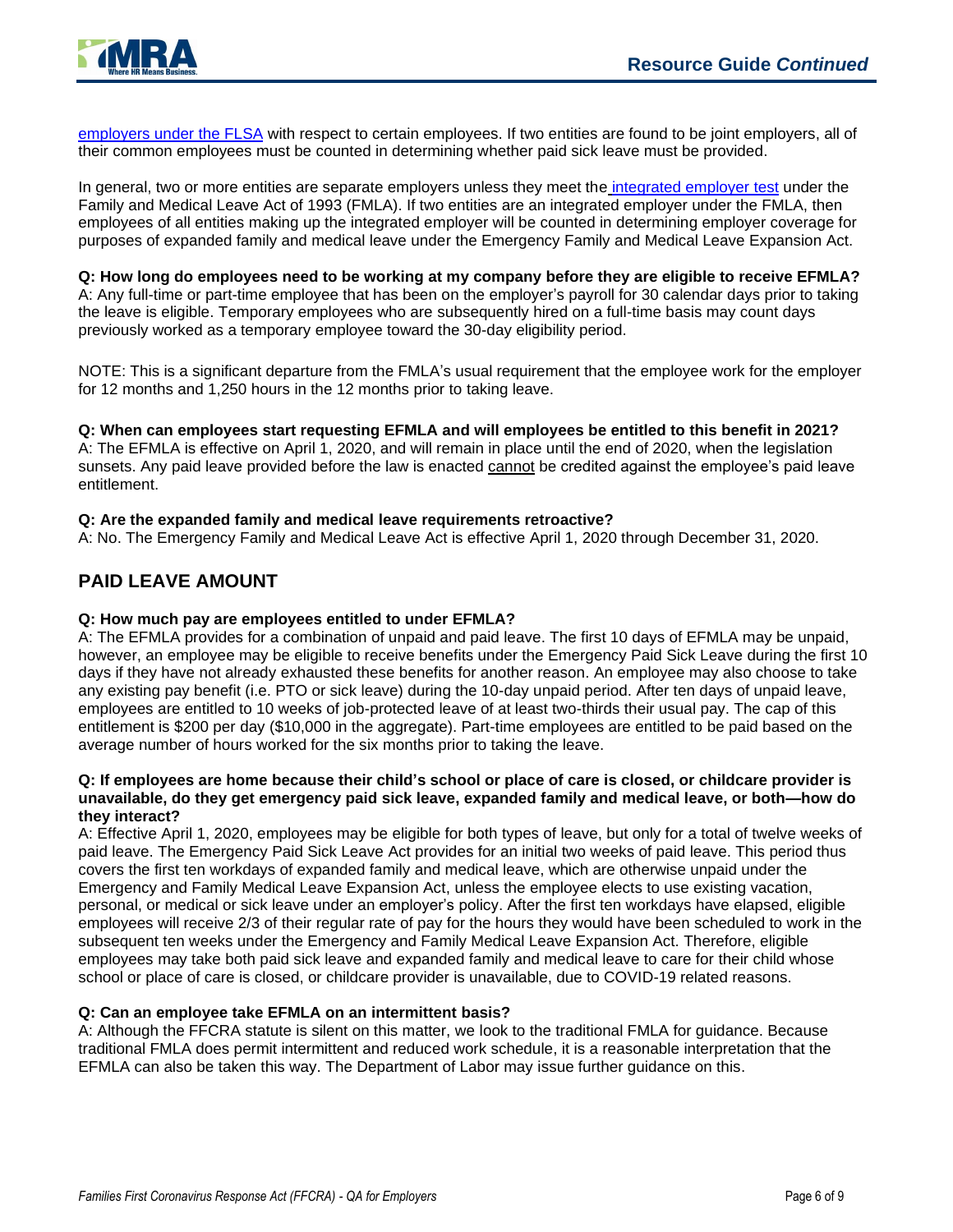



# **CALCULATING HOURS & RATE OF PAY**

#### **Q: How do I calculate hours for my variable hour employees?**

A: If an employee's schedule is variable, you may use a six-month average to calculate the average daily hours. If this calculation cannot be made because the employee has not been employed for at least six months, use the number of hours agreed upon at hire. If there is no such agreement, calculate the appropriate number of hours of leave based on the average hours per day the employee was scheduled to work over the entire term of his or her employment.

#### **Q: How do I calculate regular rate of pay for purposes of the FFCRA?**

A: For purposes of the FFCRA, the regular rate of pay used to calculate paid leave is the average of the [regular](https://www.dol.gov/agencies/whd/fact-sheets/56a-regular-rate)  [rate](https://www.dol.gov/agencies/whd/fact-sheets/56a-regular-rate) over a period of up to six months prior to the date on which the employee takes the leave. If the employee has not worked for six months, then take the average of the regular rate of pay for each week the employee has worked. If the employee is paid with commissions, tips, or piece rates, those wages will be incorporated into the calculation. The regular rate can also be computed by adding all compensation that is part of the regular rate over the above period and divide that sum by all hours actually worked in the same period.

### **INTERPLAY WITH TRADITIONAL FMLA**

#### **Q: I have some employees that have already exhausted their FMLA for this FMLA leave year. Do these employees get an additional 12 weeks under EFMLA?**

A: No, the EFMLA expands protections but does not offer additional leave beyond the 12 weeks. Therefore, if an employee has exhausted their FMLA in the plan year, they would not be eligible for additional leave under EFMLA.

#### **Q: Have the employee protections changed?**

A: As with the traditional FMLA, the EFMLA is job-protected leave. However, EFMLA's job restoration requirements will apply to employers *with 25 or more employees.* For employers with *less* than 25 employees, job restoration is not required if:

- The employee takes EFMLA;
- The position held by the employee does not exist due to economic conditions or other changes in operating conditions that affect employment and are caused by a public health emergency during the period of leave;
- The employer makes reasonable efforts to restore the employee to an equivalent position

NOTE: If no equivalent positions are available at the time the employee tries to return from leave, the employer must attempt to contact the employee if an equivalent position becomes available in the next year.

#### **Q: Can we require spouses working for the same employer to split the EFMLA time as we can for bonding time in traditional FMLA?**

A: The FFCRA is silent on this. We are looking for clarity from the Department of Labor when they issue additional guidance.

## **NOTICE REQUIREMENTS AND DOCUMENTATION**

#### **Q: Do we need to post a notice?**

A: Yes. Each covered employer must post this [Employee Rights](https://www.dol.gov/sites/dolgov/files/WHD/posters/FFCRA_Poster_WH1422_Non-Federal.pdf) notice of the Families First Coronavirus Response Act (FFCRA) requirements in a conspicuous place on its premises. FAQs related to this posting requirement can be found [here.](https://www.dol.gov/agencies/whd/pandemic/ffcra-poster-questions)

NOTE: Download this notice right before the effective date, as the Department of Labor may make some technical changes to the notice prior to April 1<sup>st</sup>.

#### **Q: How do I post this notice for my remote workers?**

A: Each covered employer must post a notice of the Families First Coronavirus Response Act (FFCRA) requirements in a conspicuous place on its premises. An employer may satisfy this requirement by emailing or direct mailing this notice to employees, or posting this notice on an employee information internal or external website.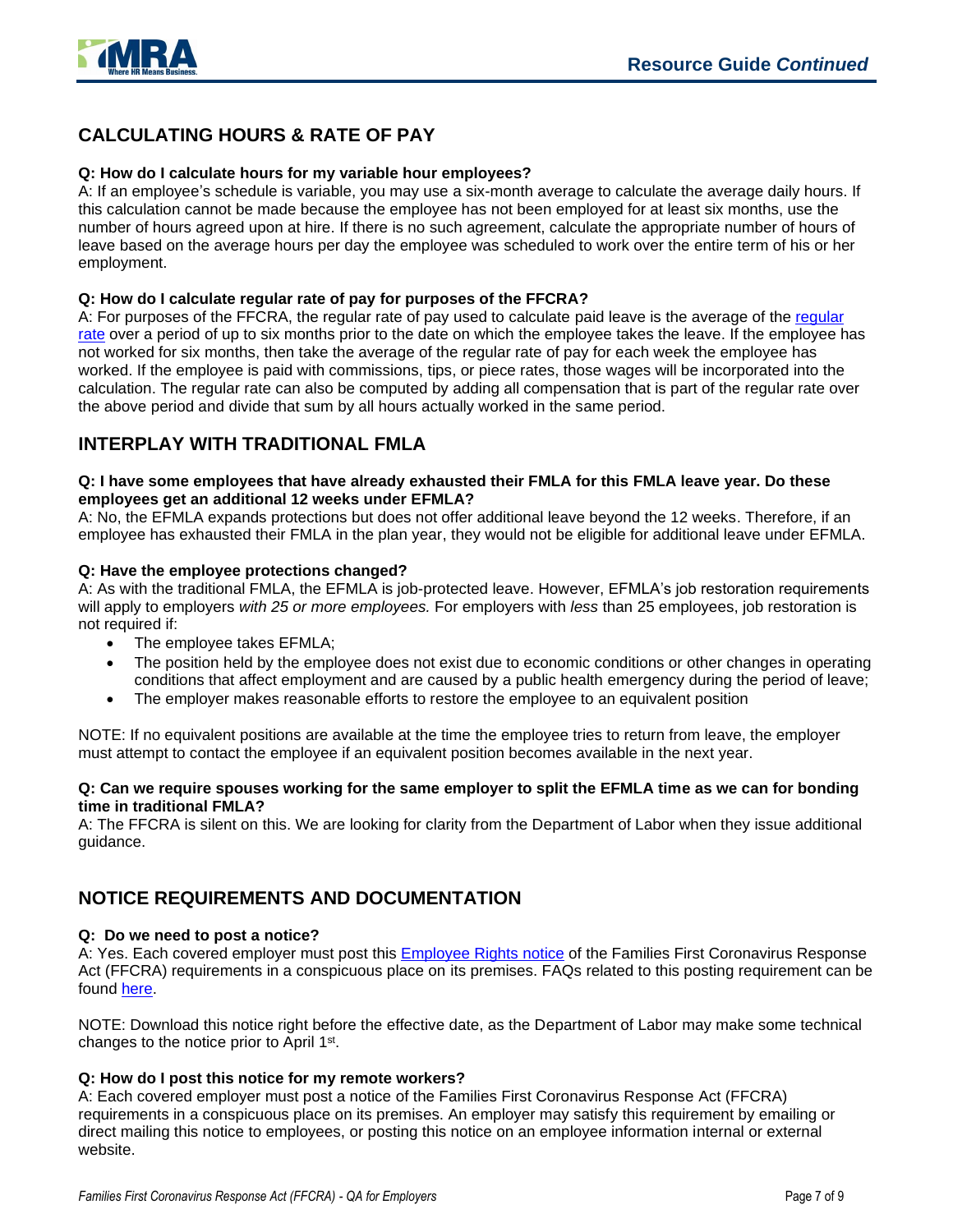

#### **Q: Aside from the poster, what other notices are required with FFCRA?**

A: It is recommended that employers create and distribute a written policy notifying employees of their rights and responsibilities for Emergency Paid Sick Leave (EPSL) and Emergency FMLA (EFMLA) under the FFCRA. MRA has developed a [sample policy.](https://www.mranet.org/resource/families-first-coronavirus-response-act-ffcra-policy)

For employees requesting emergency family and medical leave, the law offices of Lindner & Marsack created a [sample EFMLA request form.](https://www.mranet.org/resource/request-form-emergency-family-and-medical-leave-act-efmla) In addition, MRA developed a [sample Notice of Eligibility for Emergency FMLA](https://www.mranet.org/resource/notice-leave-eligibility-emergency-family-and-medical-leave-efmla-under-ffcra) to notify an employee of his or her eligibility for requested EFMLA due to qualifying reasons.

NOTE: The Department of Labor may issue further guidance on any other required forms or notices.

#### **Q. Can I ask employees for proof of relationship and age of children?**

A: Although not specifically addressed in the FFCRA, we recommend that you do not require proof of relationship. However, employers can reserve the right to request documentation in situations where there is reason to believe an employee has fraudulently obtained leave or paid benefits.

# **LAYOFFS/REMOTE WORK**

#### **Q: What if my company conducts layoffs after April 1st and some of the affected employees are on EFMLA? Are they protected from being laid off?**

A: No. Relying on current FMLA regulation 825.216 "An employee has no greater right to reinstatement or to other benefits and conditions of employment than if the employee had been continuously employed during the FMLA leave period." Therefore, the leave does not protect the employee from being laid off. The leave would end on the effective date of the layoff. If the employee meets the eligibility requirements, they may be eligible for unemployment benefits.

#### **Q: What if an employee requests EFMLA and we have remote work available, can we deny their EFMLA request?**

A: No. Employees who are eligible and qualified to take EFMLA should be approved for leave under the Act.

# **TAX CREDITS**

#### **Q: Are employers eligible for tax credits related to EFMLA?**

A: To ease some of the financial burden this will place on employers, a tax credit will be allowed. For example, under the EFMLA, employers can claim up to \$200 for each day of qualifying leave up to \$10,000 per employee for the year. Eligible employers who pay qualifying sick or childcare leave will be able to retain an amount of the payroll taxes equal to the amount of qualifying sick and childcare leave that they paid, rather than deposit them with the IRS.

The payroll taxes that are available for retention include withheld federal income taxes, the employee share of Social Security and Medicare taxes, and the employer share of Social Security and Medicare taxes with respect to all employees.

If sufficient payroll taxes are not available to cover the cost of qualified sick and childcare leave paid, employers will be able file a request for an accelerated payment from the IRS. The IRS expects to process these requests in two weeks or less. The details of this new, expedited procedure will be announced soon. Please consult your tax attorney or accountant for specific guidance on caps and credits.

#### **Q: How does the refundable tax credit apply to tax-exempt employers?**

A: In the past, other employer tax credit programs have been claimed as a credit against social security tax on all wages paid to employees, for tax-exempt employers. It is uncertain whether the IRS/SSA will follow suit and handle the Families First credits similarly; we anticipate employers will receive additional guidance from the IRS.